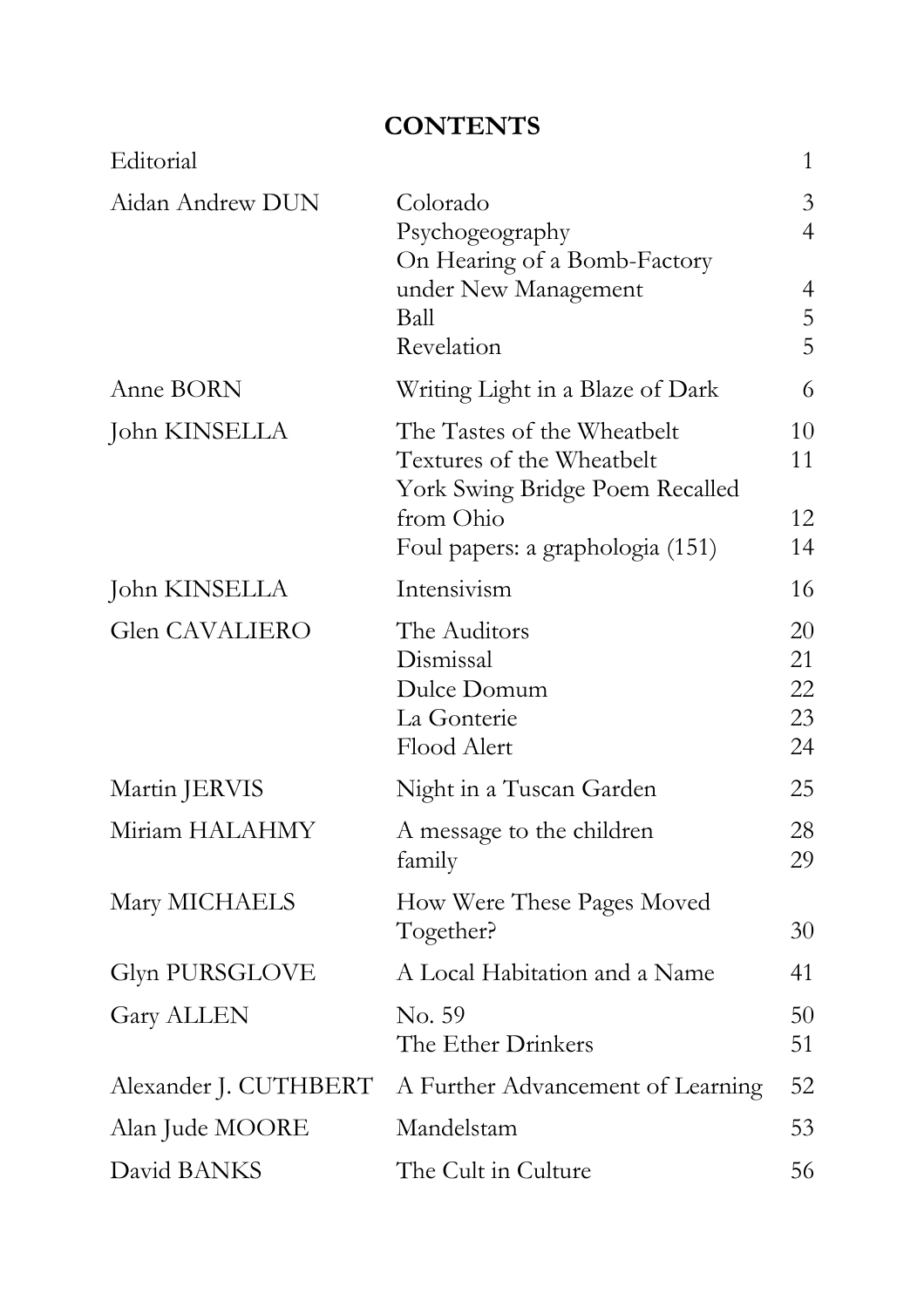| Anne BORN                                        | On the Somerset Levels                                                                                                     | 57                         |
|--------------------------------------------------|----------------------------------------------------------------------------------------------------------------------------|----------------------------|
| John PHILLIPS                                    | Anything said<br>eventually you<br>Waves<br>Words the path<br>I do not wonder                                              | 58<br>58<br>58<br>58<br>59 |
| Jonathan FALLA                                   | Michael Riviere-<br>Mutability in Norfolk                                                                                  | 60                         |
| Michael RIVIERE                                  | Late in the Day<br>On Lady Katherine Paston's Tomb<br>at Oxnead                                                            | 70<br>73                   |
|                                                  | On John Oldham, Who Wished for<br>the Independence of a Small Estate<br>The Greek Chapel<br>Colditz: New Year in the Cells | 74<br>74<br>75             |
| Pierre de RONSARD, translated by Michael Riviere | A Rémy Belleau<br>A La Forest de Gastine                                                                                   | 76<br>77                   |
| Viacheslav IVANOV, translated by Belinda Cooke   | Islands<br>Poetry                                                                                                          | 78<br>78                   |
| D. M. de SILVA                                   | For and Against the Times:<br>The Poetry of Josef Weinheber                                                                | 79                         |
| Josef WEINHEBER, translated by D. M. de Silva    | From Between Gods and Demons<br>The Miniaturist<br>To the Coming Man<br>Portrait, Painted by a Superior<br>Aged Fifty      | 86<br>89<br>90<br>92<br>93 |
| Norman JOPE                                      | Jigsaw Voices                                                                                                              | 97                         |
| Lincoln O'NEILL                                  | Distant Archaeology                                                                                                        | 111                        |
| Edward MACKINNON                                 | The Sound<br>Symbol of a Nation                                                                                            | 112<br>113                 |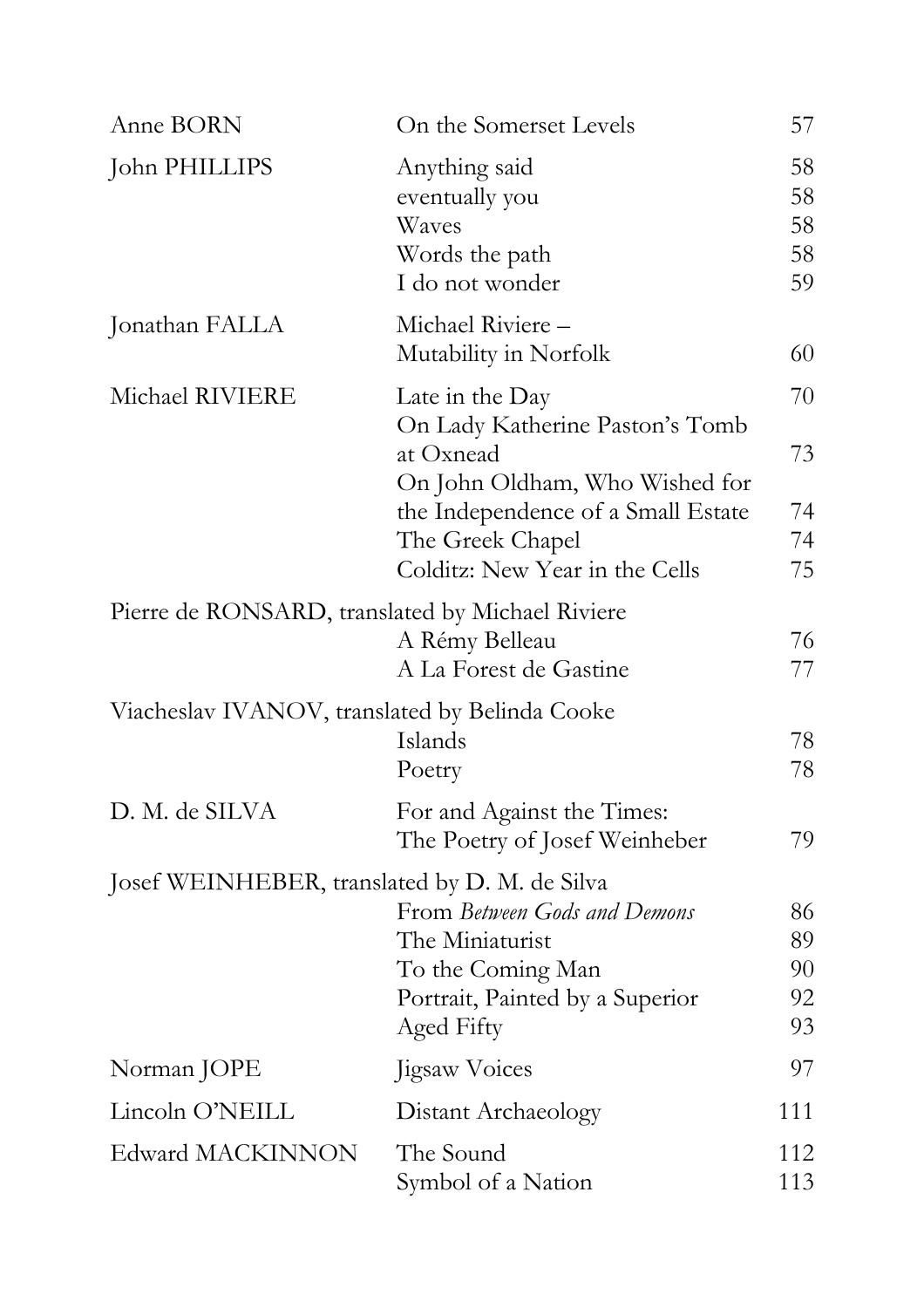| Joel H. VEGA           | The Most Tactile of Stones<br>The Fifth & Careful Season                               | 114<br>115               |
|------------------------|----------------------------------------------------------------------------------------|--------------------------|
| Alan DUNNETT           | With the Wise One<br>The Quick Brown Dog at<br>the Plaza Café                          | 116<br>117               |
| Jeffrey SIDE           | Like Everything Else This Far from<br>the Chthonian<br>You Got No Choice               | 118<br>119               |
| Rizwan AKHTAR          | Beckett's Trilogy<br>Farewell to Czesław Miłosz                                        | 120<br>121               |
| Parm KAUR              | Key Songs<br>Bound<br>The Old Woman                                                    | 122<br>123<br>124        |
| Sabyasachi ROY         | Angel Bird and Memories of Those<br><b>Glistered Holidays</b>                          | 126                      |
| Nazand BEGIKHANI       | Conquest                                                                               | 127                      |
| <b>GTimothy GORDON</b> | Late<br>Jackson Pollock's Talking<br><b>Crude Blues</b><br>The Business of Being Ernst | 130<br>130<br>131        |
| Patricia BISHOP        | <b>Grace Note</b><br>Shrouds for Children<br>"Watch towers guard the<br>perimeter "    | 132<br>133<br>134        |
| Vahni CAPILDEO         | Jolt<br>Heredity<br>From First to Last His Books<br><b>Blood</b> to Light              | 135<br>136<br>137<br>138 |
| Jeanette KARHI         | Rerunning Nighttime Maritime<br>Weather Report<br>Northern                             | 142<br>144               |
| Catherine OWEN         | The Ward                                                                               | 145                      |